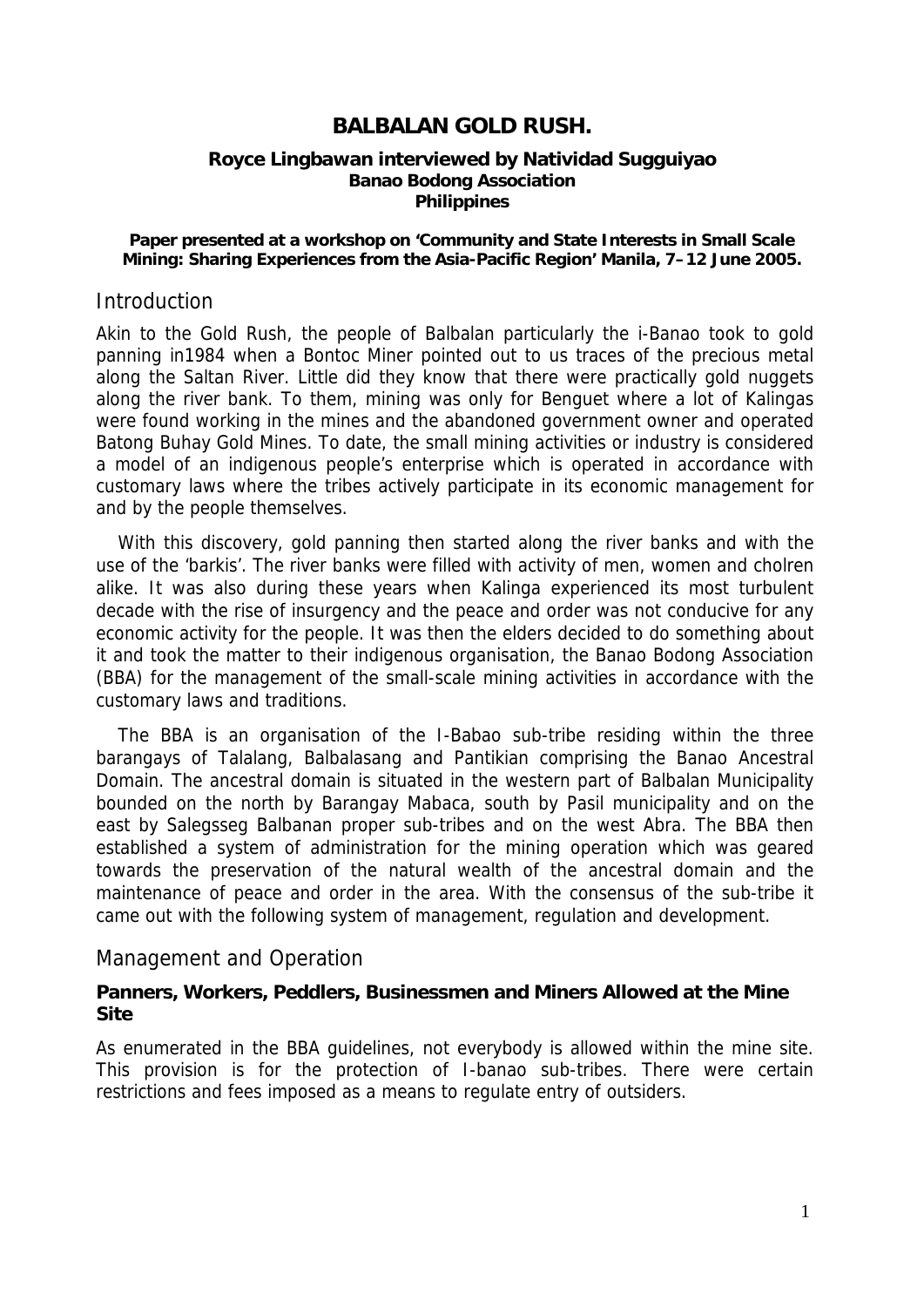## **Fees, Clearances and Quota per Privilege Barangays**

Privilege Barangays are allowed entry to the mine site in limited number of 40 people/individuals. As a means of regulation, among non-members of the tribes, outsiders or those who were considered as privileged barangays were required to get certain clearances from the barangay such as the mayors clearance. An I>D> system was also imposed: Privilege Barangay are allowed vending activities in Ga-ang as Peddlers and Ambulant Vendor after receiving a permit fee of P25.00.

## **Peace and Order Control**

In order to maintain peace and order the following rules were strictly enforced.

- 1. Total ban on entry of intoxicating beverages (drinking, selling). Violators will be penalised.
- 2. Firearms are not allowed within the mine site. Indiscriminate firing of guns is punishable.
- 3. Stoning of Camps—Penalty: P500.00 plus replacement or repair of damage.
- 4. Theft—includes illegal entry to tunnels, camps with the intention of gain without the owner's consent, stealing personal property.
- 5. Robbery—Forcible entry to tunnel, camps or establishments within the intention of gaining something.
- 6. Hold-up—coercing an individual to hand over personal belonging or money.
- 7. Vandalism and wilful damaging of private or public property.
- 8. Alarms and scandal—Any reprehensive words and deeds that offend public conscience, resounds to the detriment of the feeling of honest person and gives occasion to the neighbours spiritual damage or pain.
- 9. Slander—includes oral defamation, intriguing against honour and dissemination of false information against an individual or the association.
- 10. Gambling—strictly prohibited. Penalty: P1 000.00/perpetrator including camp owner.
- 11. Prohibited drugs includes shabu, cocaine, marijuana, ecstasy and other drugs considered as banned by the government are prohibited within Ga-ang mine site. Violators shall be fined.
- 12. Manufacturing wine and other intoxicating beverages within the Ga-ang is strictly prohibited.
- 13. Challenging BBA officials in line of duty considered assault on person of authority.
- 14. Immorality—immoral activities are strictly prohibited.
	- a. Prostitution—sale of hot meat by women and men.
	- b. Rape—this case is under the jurisdiction of judicial court, however, investigation can be done at the mine site after which result could serve as evidence during decision by the court.
	- c. Pornographic films for public viewing are strictly prohibited.

## **Environmental Protections**

- 1. Cutting of log gable trees.
- 2. Illegal cutting.
- 3. Cutting of Almaziga trees—strictly prohibited.
- 4. Kaingin system— strictly prohibited outside the logging perimeter allowed the association.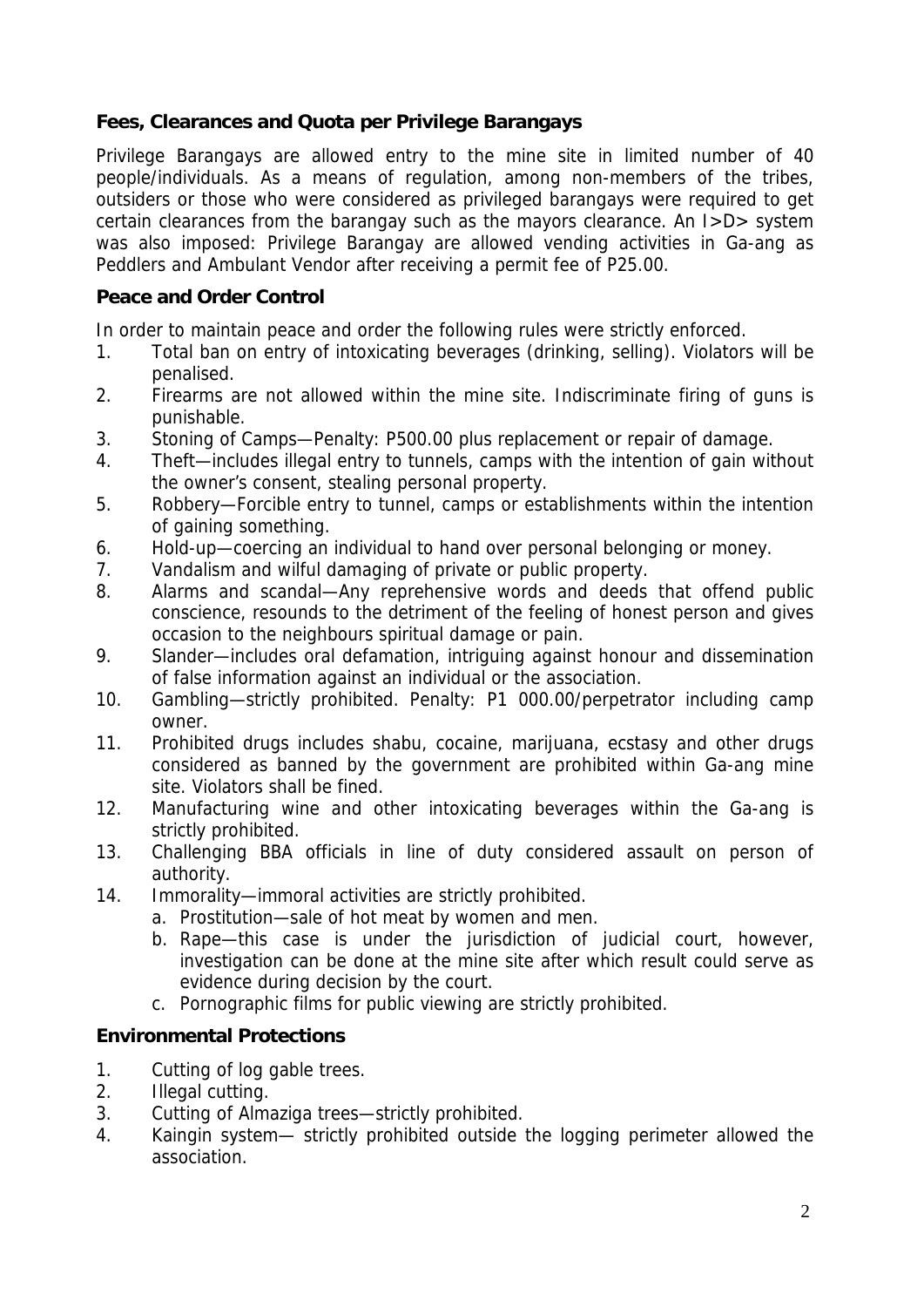- 5. Aside from firewood for cooking purposes, lumber for mining purposes and mineral resources, privilege Barangay are not allowed to cut or gather other forest products.
- 6. Privilege Barangays are allowed to bring up only one (1) chainsaw for cutting lumber for mining purposes only.
- 7. Reforestation—every camp is obliged to plant at least 5 trees/year within the vicinity.
- 8. Anybody engage in gold buying activities will not be issued permit unless he owns a retort.
- 9. Burning forest is strictly prohibited.
- 10. Use of cyanide is strictly prohibited, however, ban will be lifted at such time that it will be proven that the process of cyanide used for gold recovery is safe for the environment.
- 11. Putting of wild traps such as balais, tilung, patongkab is strictly prohibited.
- 12. Illegal fishing.
- 13. Sanitation value of private property.

## **Tunnelling**

- 1. Tunnel Gap—at least maintain a gap of 8 m vertical and 50 m horizontal.
- 2. Rising up and sinking of gap should be divided equally. Violators of this are punishable by 4 months suspension of the group.
- 3. No tunnel is allowed to intercept an existing tunnel. Violator of this is punishable by closure of tunnel.
- 4. New tunnel must maintain a gap at least 12 m.
- 5. Productive tunnel not operated for sometime should not be considered abandoned.
- 6. Before operating an old tunnel, new operators should seek permission from the previous owner.
- 7. Before registering a tunnel there must be a group policy to be presented. No group policy, no registration.
- 8. Before opening a new tunnel, operators should seek permission to BBA authorities.

# **Visitors**

- 1. Visitors seek permission from proper authorities.
- 2. Visitors for technical advantage and spiritual purposes shall be allowed but should seek proper approval from the BBA authorities.
- 3. Kabodong is not allowed entry in Ga-ang as a panner.

# **Privilege Barangays Camp Owners are not allowed to sell their Camps**

The BBa will appraise the value of their camp and payment shall be given to them.

## **Owners of tunnel from privilege Barangays for cause should not sell his tunnel but return it over to the BBA**

# Economic Impact on the Community

It is without saying the small-scale mining activity has directly benefited th resident of the area. Business activities and opportunities have increased a lot. A lot of students get support themselves through this activity. Through their fees and other